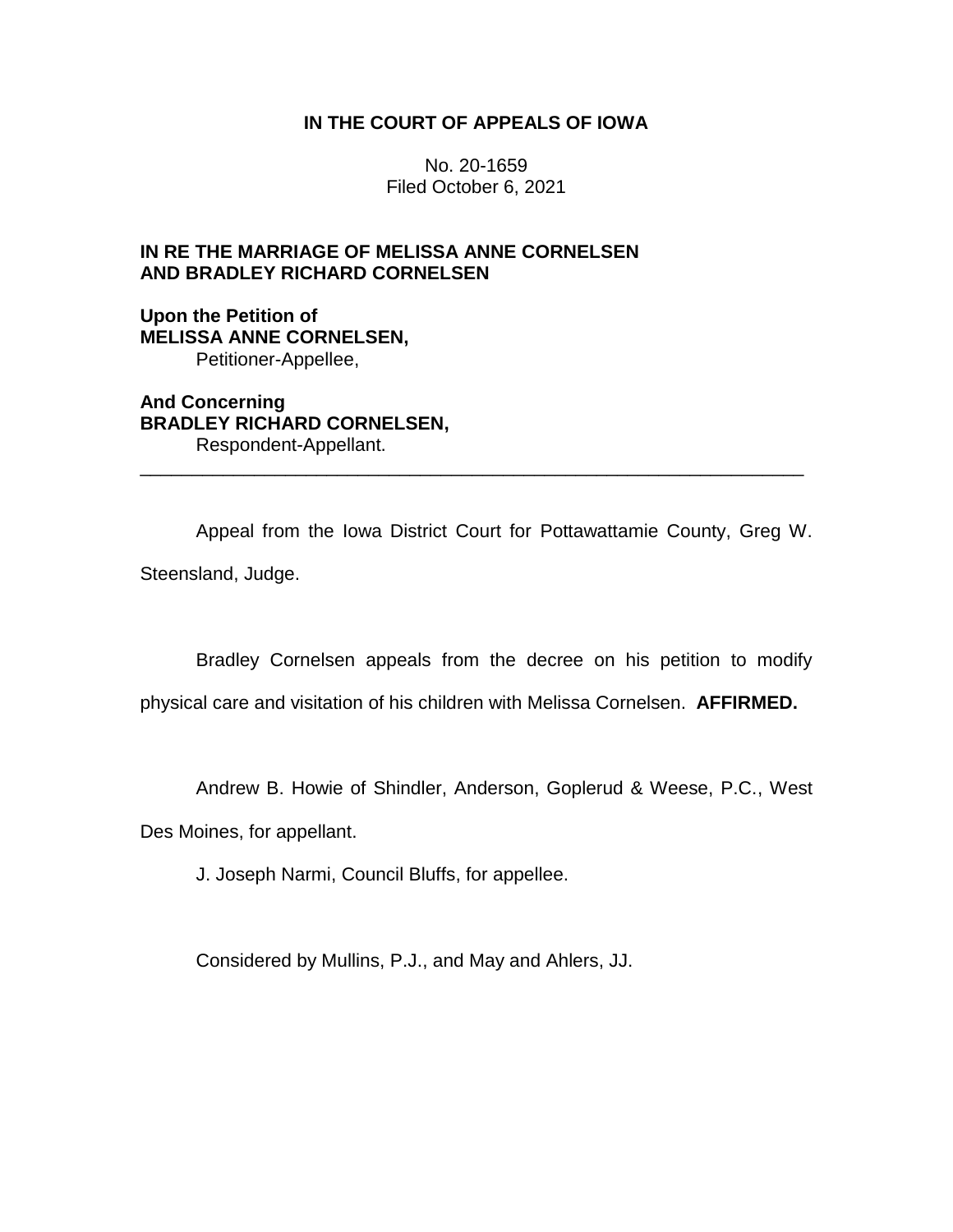## **AHLERS, Judge.**

The parties to this dissolution-of-marriage-modification action reached a settlement during trial and memorialized the agreement on the record. The district court approved the agreement on the record and later incorporated it into a written decree. The husband appeals, claiming the district court improperly directed a verdict in the wife's favor. Finding no support in the record for the husband's claim, we affirm.

Bradley and Melissa Cornelsen (now known as Melissa Monlux) divorced in 2012. Their dissolution decree granted the parties joint legal custody and shared physical care of their two minor children. In 2018, the district court entered an order approving the parties' written stipulation to modify physical care of the children, placing physical care with Melissa and visitation with Bradley. In 2019, Bradley petitioned to modify physical care, seeking a return to the parties' sharedphysical-care arrangement.

The matter proceeded to trial. After Bradley presented his witnesses, the court recessed and went off the record. When the court reconvened and went back on the record, the court explained negotiations during the recess:

I had asked the attorneys for an informal discussion about the case following the close of the evidence on the Petition for Modification. I do that for two reasons. It is an equity case, and I always feel if the parties are willing, that there's some merit to talking about where we're at at that point in time, and I do fully believe that people invest better in something they've had an opportunity to discuss, but they don't know what to discuss until I tell them what I might do based on the status of the case at that point in time. We had that discussion off the record. I want that to be well-known among everybody on the record here now.

It is my understanding that that was, in fact, productive and we do have an agreement in this case.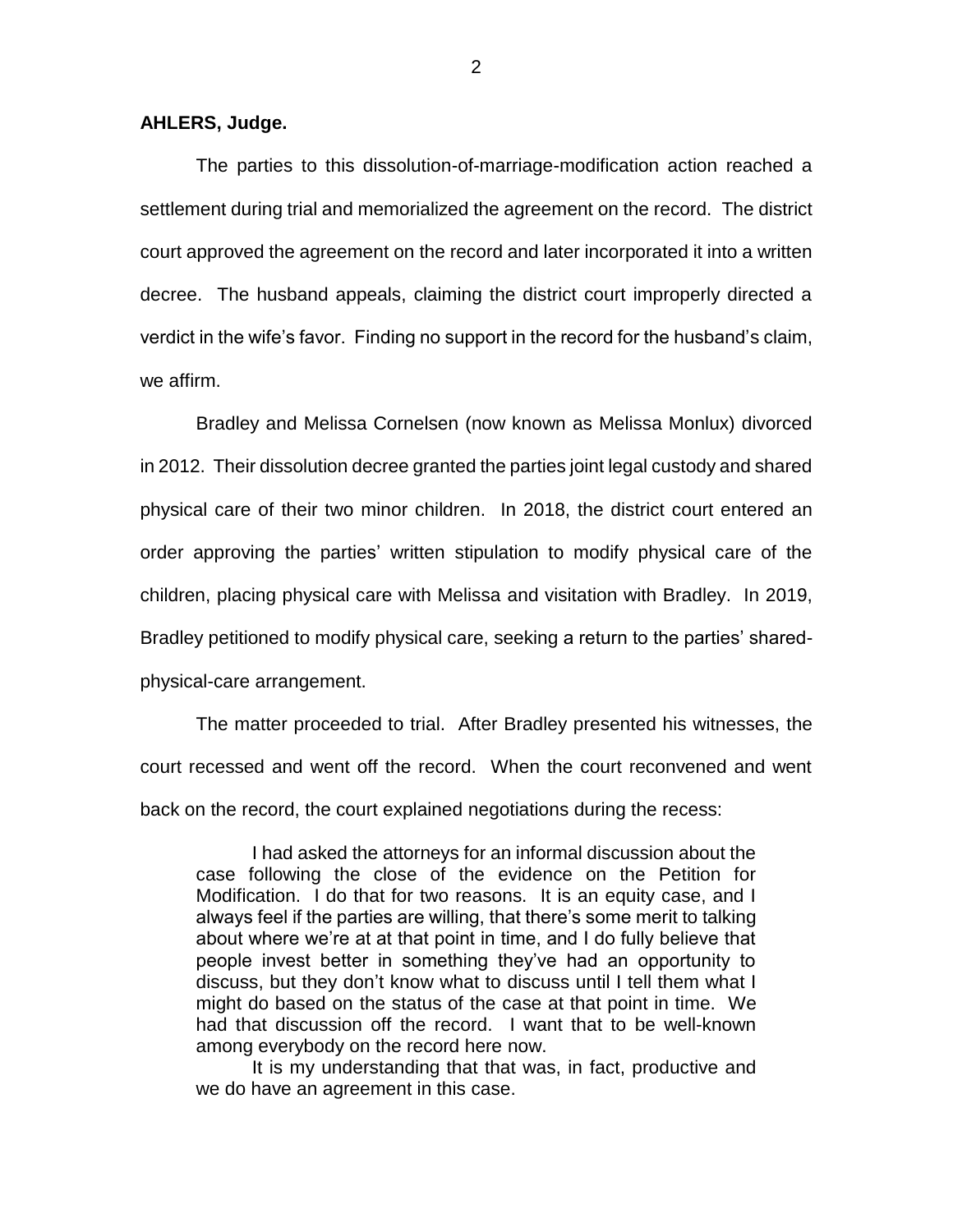Melissa's attorney recited the agreement: "The parties agree there will be no change in the physical care of the minor children. So physical care will remain with [Melissa]." Melissa's attorney recited other provisions resolving all issues before the court, including increasing Bradley's visitation and setting child support. Bradley's attorney agreed the recitation reflected his understanding of the agreement. The court then held a sworn colloquy with both parties during which they confirmed their agreement to the terms of the settlement, with Bradley's confirmation going as follows:

THE COURT: [Bradley], did you hear the agreement that has been entered into in this case? BRADLEY: Yes. THE COURT: Did you understand it? BRADLEY: Yes, Your Honor. THE COURT: Will you abide by it? BRADLEY: Yes, Your Honor. THE COURT: That agreement is now approved by this Court . . . .

After trial, the court issued a "Findings of Fact, Conclusions of Law and Decree" memorializing the parties' agreement at trial. Bradley moved to reconsider, asserting the court made an improper sua sponte directed verdict by prematurely ending trial. Bradley pointed to language in the decree showing the court made specific findings beyond the parties' agreement, including finding Bradley failed to establish a material and substantial change in circumstances to modify physical care. In response, the court issued a "Rule 1.904 Amended and Corrected Findings of Fact, Conclusions of Law, and Decree," in which the court replaced its prior language:

At the close of [Bradley's] evidence, the court advised the parties' attorneys that the court felt that [Bradley] failed to establish a material and substantial change in circumstances had occurred and a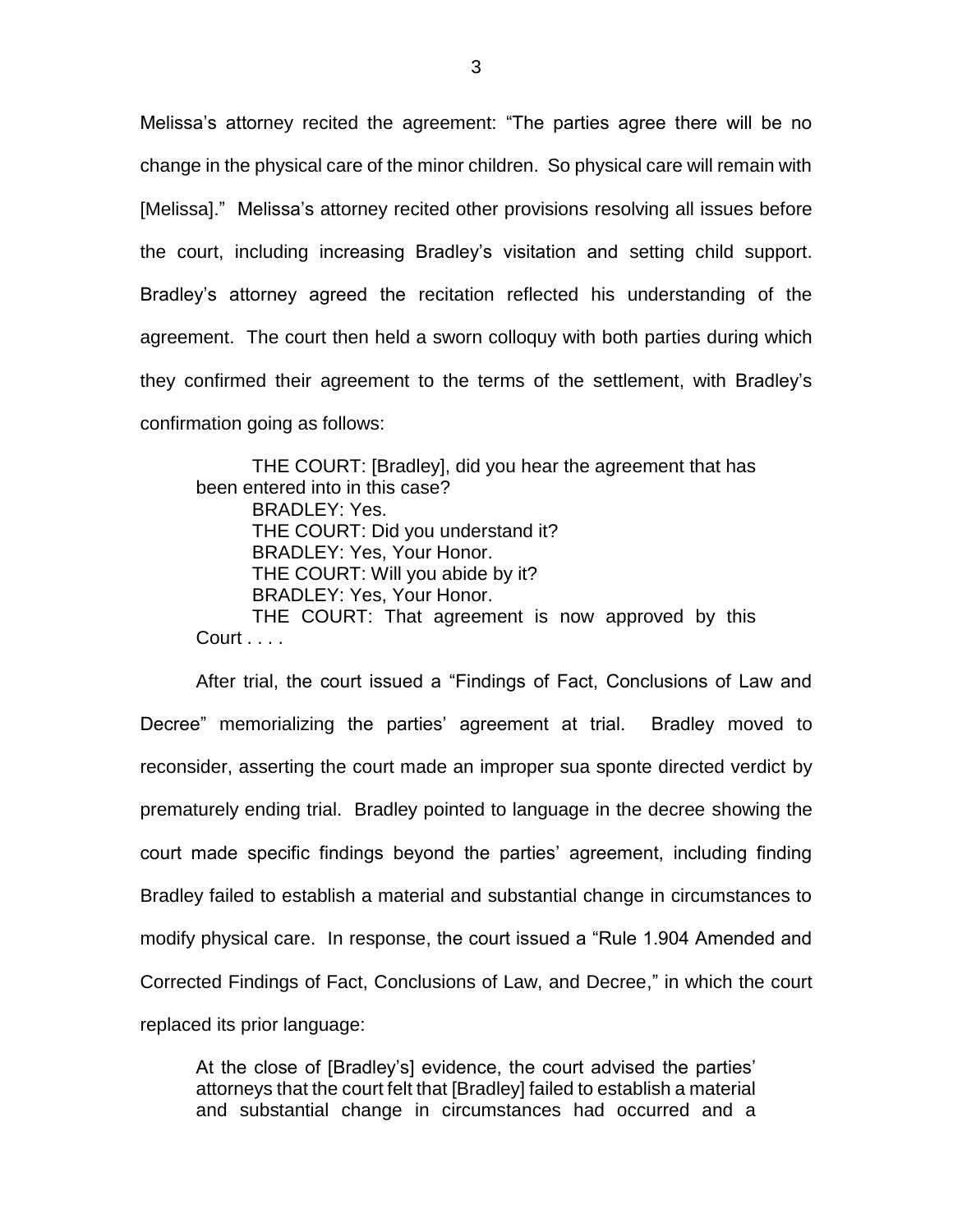modification of the custody arrangement was not warranted. During the lunch break, the parties came to an agreement on all issues in this matter and such agreement was dictated into the record and agreed upon by the parties under oath and such agreement is as follows:

Bradley appeals. We apply de novo review to a ruling on a petition to modify physical care of a child. *In re Mariage of Hoffman*, 867 N.W.2d 26, 32 (Iowa 2015).

Bradley's entire appeal rests on the premise the district court made an improper sua sponte directed verdict, and he asks us to reverse and remand for a new trial or enter judgment in his favor for shared physical care. We find Bradley's premise faulty, and we affirm as a result.

After one party presents its evidence, the adverse party may move for directed verdict "because no right to relief has been shown, under the law or facts." Iowa R. Civ. P. 1.945; *see also Verdict*, Black's Law Dictionary (11th ed. 2019) (defining "directed verdict" as "[a] ruling by a trial judge taking a case from the jury because the evidence will permit only one reasonable verdict"). Because Melissa never moved for a directed verdict, Bradley argues the court could not prematurely end trial and enter judgment against him. However, trial ended because the parties reached a settlement, not because the court issued a ruling ending it by directing a verdict or in any other fashion. Bradley does not point to any statements in the record or any language in the amended decree signifying the district court made findings on physical care or related substantive issues before it, and we find none following our de novo review. After the parties recited their agreement on the record, the district court issued its initial decree attempting to incorporate the agreement recited on the record. Bradley objected to certain language in the decree, and the court excised all such language in the amended decree. The final